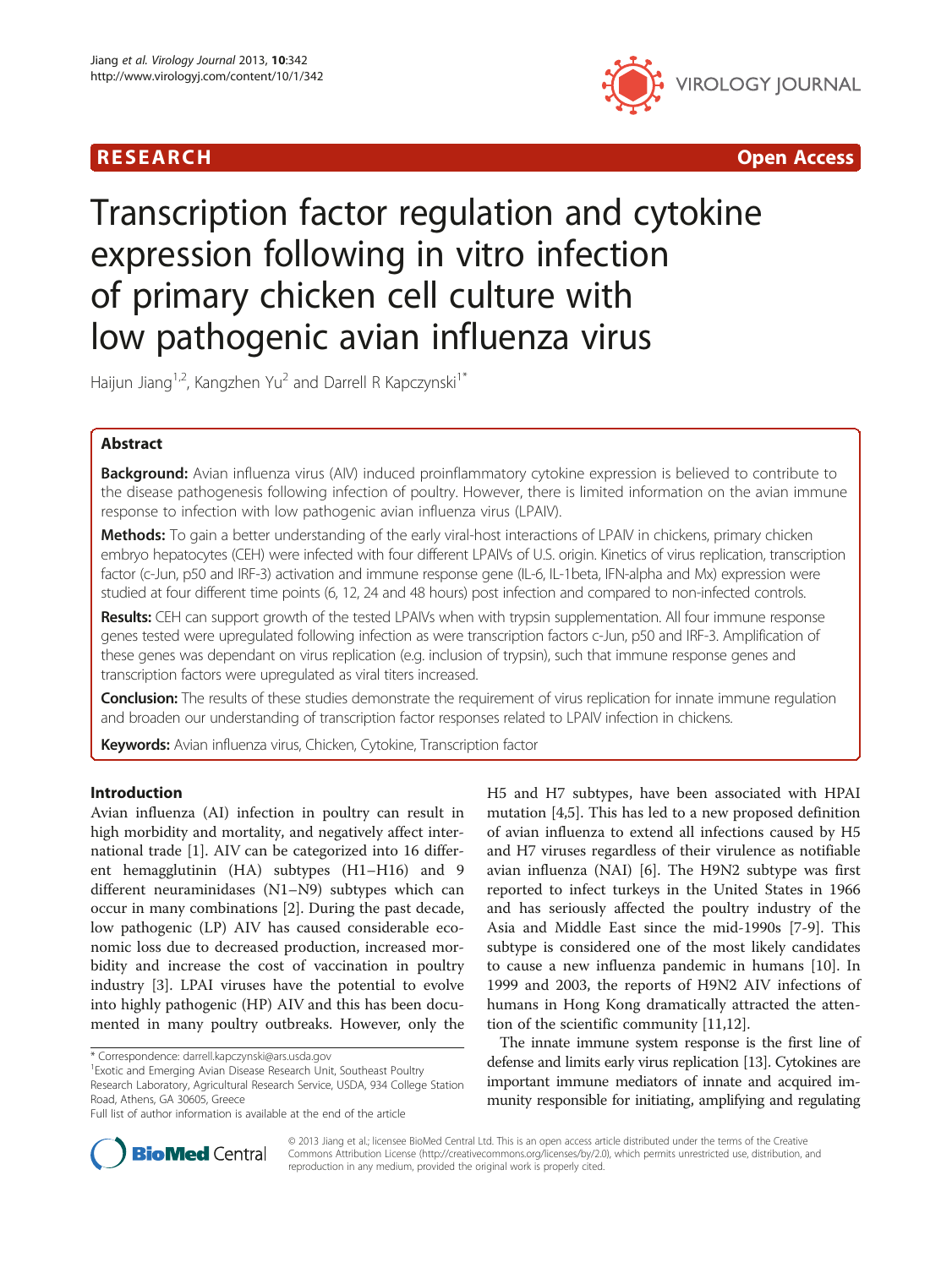inflammation in response to pathogenic infection [[14,15](#page-6-0)]. Knowledge of the innate immune recognition of AIV is crucial to understanding the viral pathogenesis in birds. Recognition of pathogen-associated molecular patterns (PAMPs) by host pattern recognition receptors (PRRs) represents a critical step in innate immune responses [\[16](#page-6-0)]. Proper communication between host cells and pathogen via PAMPs and PRRs initiates signal transduction pathways which in turn induces the expression of cytokines aimed at controlling pathogens [\[17\]](#page-6-0).

Recognition of the virus through PRRs, such as retinoicacid inducible gene I (RIG-I), melanoma differentiationassociated gene 5 (MDA-5) and toll-like receptors (TLRs) induces activation and translocation of transcription factors to nucleus, including activator protein-1 (AP-1), interferon regulatory (IRF) factor 3 (IRF-3) and nuclear factor-kappa β (NF-κβ), which collaborate to induce transcription of various cytokines such as alpha/beta interferon, leading to clearance of the infectious pathogens [\[18](#page-6-0)]. Understanding the mechanisms that regulate innate immune responses to AIV is of key importance to develop novel virus-based therapeutic strategies. In mammals, studies have been carried out to examine the transcription factors signaling pathways after infection with influenza virus, however, in chicken very little is known [\[19](#page-6-0)]. Although no commercial kit exists to examine chicken cellular transcription factors, previous reports have confirmed the cross-reactivity between birds and mammals in c-Jun, IRF-3 and p50 [\[20](#page-6-0)-[24](#page-6-0)].

Lesions and viral antigen distribution are frequently observed in chicken liver infected with AIV [[25-27\]](#page-6-0). Primary chicken embryo hepatocytes (CEHs) have been used for virus propagation, detection, and subsequent vaccine production [\[28-30](#page-6-0)]. Here we used primary CEHs which are readily used to study AIV infections because of their high susceptibility, thus are suitable to detect changes in gene expression early in the course of infection under controlled conditions. In this study, we compared viral replication, virus-induced cytokine gene expression and activation of cellular transcription factors associated with low pathogenic H5N3, H5N9, H7N2 and H9N2 viruses infection of CEH. The objective was to understand the early immune and cellular responses to broaden our understanding of the molecular mechanisms related to LPAIV infection in chicken.

# Results

# Growth kinetics of viruses on CEH

To investigate the replication of different virus strains, CEHs were infected with H5N9, H5N3, H7N2 and H9N2 viruses at MOI of 1 and the viral titers in the supernatants were determined as log10EID50/ml. Comparison of the growth characteristics of H5N9, H5N3, H7N2 and H9N2 viruses in CEHs with or without trypsin supplementation in the medium after infection are shown in Figure 1. CEH cannot efficient support growth



of the above viruses without supplemental trypsin in the medium, presumably because CEH cannot produce trypsin-like protease. But after with1 μg/ml trypsin supplementation in the medium after infection, viral titers increasing until 24 hpi, especially H7N2 virus has a significant increase. The viral titers for H5N9, H5N3, H7N2 and H9N2 at 24 hpi were 6.8, 6.8, 8.6, and 6.4 log10 EID50 per ml, respectively.

# Pro-inflammatory IL-6/IL-1β expression following virus growth on CEH

The influence of LPAIV on pro-inflammatory IL-6/IL-1β cytokines expression in CEH (6, 12, 24 and 48 hpi) is shown in Figure [2.](#page-2-0) The expression of IL-6 was similar in CEH with trypsin supplementation after infection at the early stage of viral infection, with a low expression level at 6 hpi and then a slight increase at 12 hpi. However, IL-6 was significantly upregulated at 24 and 48 hpi. H7N2 virus demonstrated the highest expression level of IL-6 expression at 7.9-fold increase compared to sham-infected cells at 48 hpi.

IL-1β expression was similar in CEH with trypsin supplementation with a peak at 24 hpi and decreased at 48 hpi. H7N2 also demonstrated the highest level of expression (8.8-fold) at 24 hpi. Interestingly, the IL-6 and IL-1β expression in CEH without trypsin after infection were far lower compared to expression observed with trypsin.

# Interferon-α and Myxovirus (Mx) expression following virus growth on CEH

The induction of IFN- $\alpha$  and Mx expression in CEH (6, 12, 24 and 48 hpi) following LPAIV infection is shown in Figure [3.](#page-2-0) The results show that IFN- $\alpha$  and Mx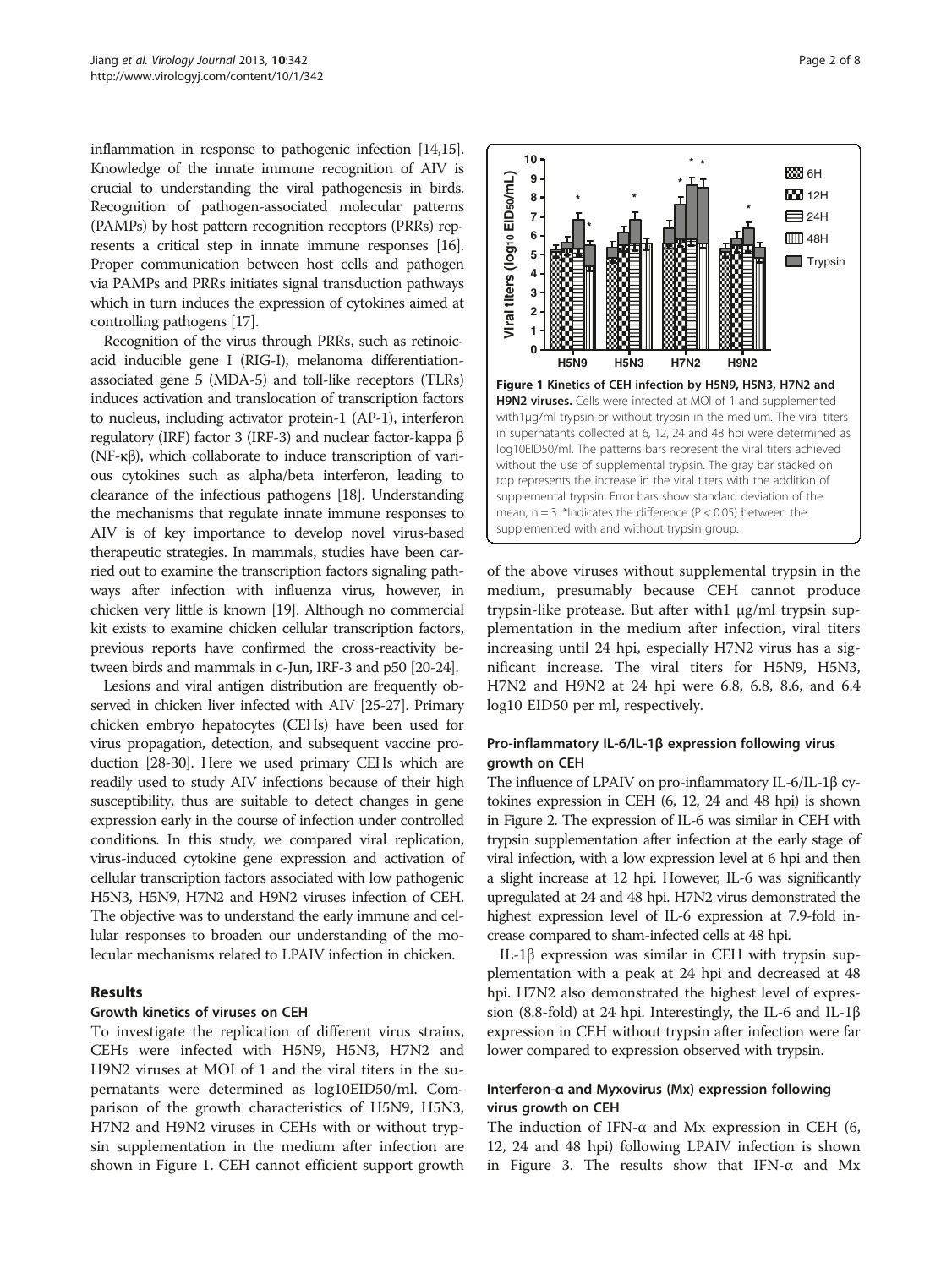<span id="page-2-0"></span>

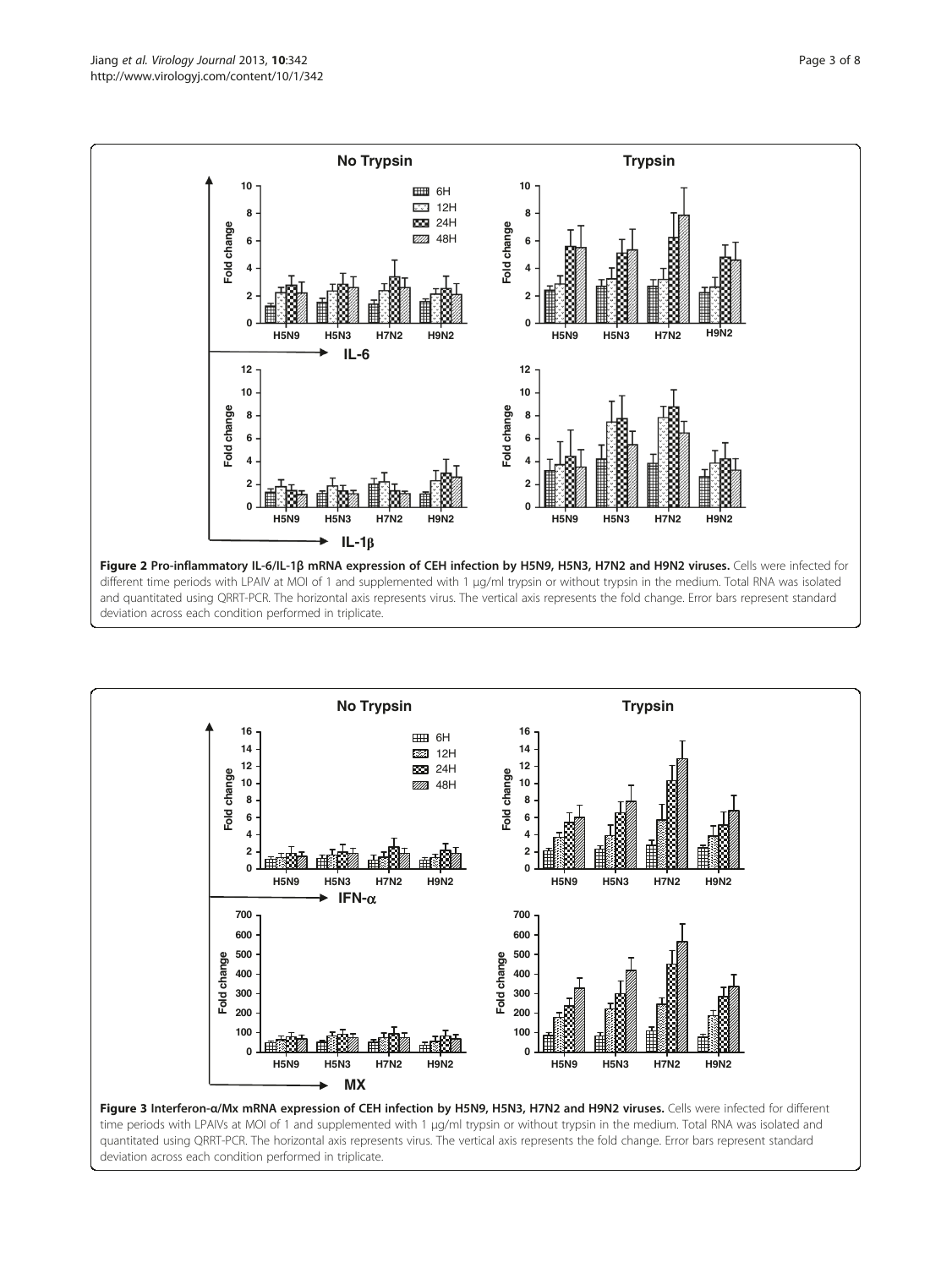expression pattern in the CEH with trypsin after infection are similar, with isolates inducing upregulated expression throughout the experiment. A significant increase was observed when trypsin was added compare to without trypsin. The H7N2 virus was observed to induce much higher IFN-α and Mx expression on CEH with trypsin than other viruses.

### Activation of c-Jun, p50 and IRF-3 by LPAIVs

Infection of the CEH with LPAIV induced an increase in DNA-binding transcription factors, c-Jun, p50 and IRF-3, most notably with trypsin supplementation (Figure 4). The activation patterns of c-Jun and p50 were similar in CEH with a peak at 24 hpi and decreased levels at 48 hpi. Likewise, LPAIV induced an increase in IRF-3 with all isolates upregulating expression throughout the experiment. The H7N2 virus induced much higher increase in c-Jun, p50 and IRF-3 on CEH than the other viruses.

#### Discussion

In these studies we compared the effects of different LPAIV on transcription factor activation and immune response gene expression in primary CEH. For the first time we demonstrate that chicken cells increase activation of c-Jun, IRF-3 and p50 transcription factors after AIV infection, which correlated with increased cytokine expression. Transcription factor activation and immune response gene induction also correlated with virus growth.

Early after infection, viruses are capable of triggering a series of intracellular events which may be accompanied by changes in host gene expression and activation of a variety of intracellular signaling pathways that are in part exploited by the virus to ensure efficient replication [\[31](#page-6-0)]. In mammals, influenza virus infection and replication result in the production of multiple proinflammatory, chemotactic and antiviral cytokines [[32](#page-6-0),[33](#page-6-0)]. Cytokine gene expression are associated with the activation of a



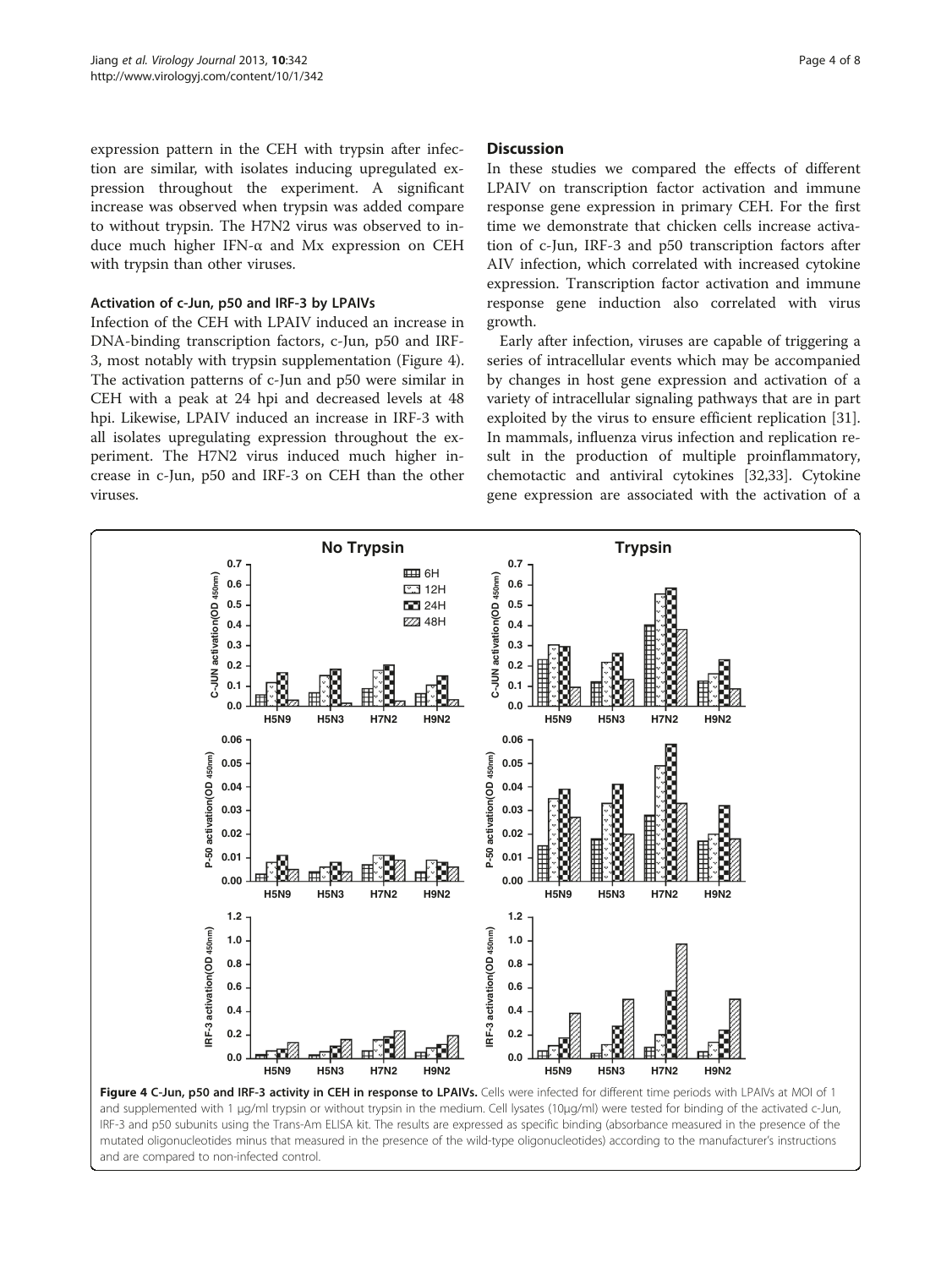series of signal transducing molecules, such as AP-1 [[34\]](#page-6-0), STAT [[35\]](#page-6-0) and IRF [\[36](#page-6-0)], in influenza virus infected cells. However, our understanding of which transcription factors are involved in the cytokine gene expression mounted by the chicken cells to AIV is unknown.

When CEHs were infected with LPAIVs in the presence of trypsin, viral titers were increased, especially the H7N2 virus. This result suggests that LPAIV cannot replicate very well in CEH without exogenous trypsin. This is consistent with previous reports that report a need for trypsin-like proteases to cleave the hemagglutinin protein into the HA1 and HA2 subunits, which is required for the virus to be infectious [\[37,38](#page-6-0)].

Infection with HPAI in birds and mammals is associated with severe pathology and increased mortality. One possible hypothesis for the cause of death in mammals due to HPAI infection is the acute induction of high levels of inflammatory cytokines, a so called cytokine storm [[39-](#page-6-0)[41](#page-7-0)]. The results of our study also demonstrate increased expression of pro-inflammation cytokines, IL-6, IL-1β and IFN-α, following LPAIV infection in vitro. These results correlate with previous studies which have also demonstrated increased pro-inflammatory cytokines expression following LPAIV infection [\[42,43\]](#page-7-0).

Interferon regulatory factors are a family of DNAbinding proteins involved in mediating the cellular immune response following viral infection. In mammals influenza virus infection induces activation of IRF-3 signaling [\[44-46\]](#page-7-0), however its role in chicken immunity remains in question. It has been reported that chicken IRF-3 is activated by type I and type II IFN and its binding specificity has been demonstrated [\[47,48](#page-7-0)]. More recently, Liniger reported that chicken IRF-3 was required for virus-mediated type I IFN induction in DF-1 cells [\[49\]](#page-7-0). In our study, we also demonstrate increased IRF-3 production after infection with all isolates of LPAIV tested.

The transcription factor NF-κβ is known as a major regulator of the inflammatory response [\[50,51](#page-7-0)]; however, its role in avian influenza virus replication and virusinduced immune response is ill-defined. In recent studies, NF-κB subunit p50 knockout cells demonstrated that activation of p50 is obsolete for production of interferon stimulated genes (ISG) upon virus infection [\[52\]](#page-7-0) and that p50 is the predominant negative regulator of ISGs in the context of influenza virus infection [[53](#page-7-0)]. In our studies, we observed that infection with LPAIV induced an increase in p50 DNA binding after infection. Furthermore, the increased activation of p50 correlated with a resulting increase of proinflammatory cytokines. A previous study has reported that treatment of chicken heterophils with either flagellin or lipopolysaccharide induced a significant increase in DNA binding by the NF-κB family member p50 [[54\]](#page-7-0). These results demonstrate the significant role of p50 activation in inducing

the expression of pro-inflammatory cytokines in chicken following infection.

In mammals, influenza virus infection induces transcription factor c-Jun and AP-1 activation and signaling, and helps to generate many of the biological effects of IFN production [[34](#page-6-0)[,44](#page-7-0)-[46,55-59\]](#page-7-0). However in gallinaceous birds very little was known about the signaling pathways after infection with AIV. We observed an increase in c-Jun activation after infection of CEH with LPAIV. The increased transcription factor activation correlated with increased proinflammatory response, these sequential processes suggest that c-Jun and IRF-3 likely mediate the induction of IL-6, IL-1β and IFN-α gene expression. Similar timing of transcription factor activation and cytokine gene expression was found in mammalian cells [\[34](#page-6-0)[,45\]](#page-7-0). To our knowledge these findings confirm for the first time, that similar to mammal cells, infection of chicken cells with LPAIV increases protein expression of host DNA-binding transcription factors.

## Conclusion

Our results demonstrate CEH can efficiently support growth of the LPAIV with trypsin supplementation in the medium after infection, especially the H7N2 virus. After infection all immune response genes tested were upregulated and the transcription factors, c-Jun, IRF-3 and p50, were also increased compared to sham-infected controls. These data will broaden our understanding the avian immune response to infection with LPAIV and has implications for strategies that target the innate immune system for improving resistance to avian influenza.

#### Materials and methods

#### Cells isolation and culture

Primary CEHs were isolated from 14-day-old white leghorn chicken embryos of Specific Pathogen Free (SPF) eggs as previously described [\[60](#page-7-0)] and were cultured at 37°C and 5% CO2 in Dulbecco's modified Eagle's medium (DMEM) supplemented with 10% fetal bovine serum (Invitrogen, CA,USA), 2 mM glutamine and antibiotics (final concentration: penicillin, 100 U/ml; streptomycin, 100 μg/ml). Cell viability was assessed by the Trypan Blue exclusion test and was not less than 90% for each preparation. Contamination by non-hepatocyte cells was minimal by microscopic examination. The cells were counted and suspensions were diluted to  $2 \times 106$  viable (dye-excluding) cells per ml. The cells were distributed into  $60 \times$ 15 mm culture dishes (Becton Dickinson, NJ, USA) for virus growth kinetics and RNA extraction or nuclear extraction, respectively. For each experiment, cells were prepared on the same day and under the same conditions.

#### Virus and cell culture infection

A/turkey/Wisconsin/68 (H5N9), A/chicken/Texas/167280- 4/02 (H5N3), A/turkey/Virginia/158512/02 (H7N2) and A/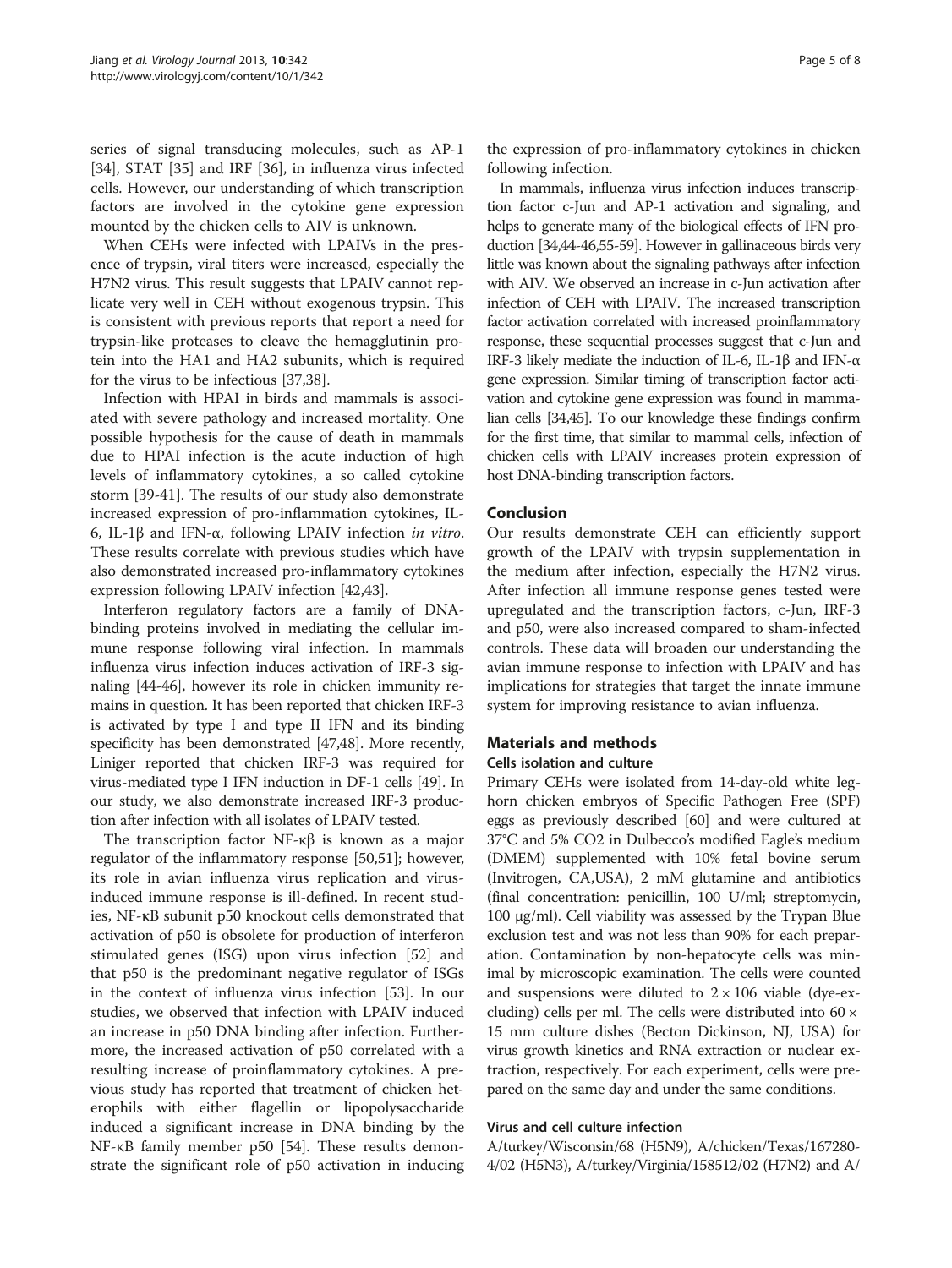chicken/NJ/12220/97 (H9N2) LPAI viruses were propagated in allantoic cavities of 9–11 day of embryonation SPF chicken eggs. Viral titers were determined as previously described [\[61\]](#page-7-0). All experiments using infectious virus were conducted in bio-safety level 2 (BSL-2) facilities at the Southeast Poultry Research Laboratory (SEPRL), Agricultural Research Service, United States Department of Agriculture (USDA).

## Virus growth curves

The growth curves of the viruses were determined by virus titration of cell culture supernatants at different time points after infection of primary CEH. Briefly, cells were infected with each virus at a multiplicity of infection (MOI) of one in DMEM, negative control cells were set up identically but without the addition of virus. Culture dishes were gently rocked every 15 min for 1 h at 37°C, non-adsorbed viruses were removed and the cells were washed with sterile phosphate buffered saline (PBS). DMEM supplemented with 2% FBS or 1 μg/mL TPCK trypsin (Sigma–Aldrich, St. Louis, MO) for CEHs were added per dish and the dishes were incubated at 37°C and 5% CO2. At 6, 12, 24, and 48 hours postinfection (hpi), supernatants were collected and stored at −80°C until used for titrations in SPF embryos. Virus titers were determined using the method of Reed and Muench and expressed as 50% egg infectious dose (EID50) [[62\]](#page-7-0).

# Isolation of RNA and quantification of cytokine gene expression

Total RNA was isolated from infected and control cells at each time point using the RNeasy mini kit (Qiagen) in accordance with the manufacturer's instructions, and treated with RNase-free DNase I (Invitrogen) to remove genomic DNA. All RNA samples were checked by using a Nanodrop spectrophotometer (Nanodrop Technologies, Wilmington, DE). Relative cytokine mRNA expression in the abovementioned cells were examined by quantitative RT-PCR. Interleukin (IL)-1β, IL-6, IFN-α, and Mx expression were determined as previously described [[15](#page-6-0),[63](#page-7-0)]. Briefly, quantitative PCR was performed for each sample in triplicate in a total volume of 25 μl, consisting of 12.5 μl iQ SYBR Green supermix (Bio-Rad Laboratories,  $CA$ , USA) with 1  $\mu$ l of each primer at concentration of 10 pmol/ $\mu$ l, 0.5  $\mu$ l iScript reverse transcriptase, 5 μl RNase/DNase-free water, and 5 μl diluted RNA. PCR conditions were the same for each targeted gene and are as follows: 10 min at 50°C, 95°C for 5 min, followed by 45 cycles of 95°C for 10 s and 58°C for 30 s. For each reaction, melting curves were analyzed to determine the specificity of each gene. Primers were derived from previously published sequence and synthesized by Integrated DNA Technologies [\[64\]](#page-7-0). Sequences are as follows (forward, reverse): IL-6 (5'-GCGAGAACAG CATGGAGATG-3', 5'-CTGTTCGCCTTTCAGACCTAC-3'); IL-1β (5'-ACATGTCGTGTGTGATGA-3', 5'-GCTT CATCTTCTACCGCCTG-3'); IFN-α (5'-GACAGCCA ACGCCAAAGC-3', 5'-AATGCTTGAGCAGCAGCGA C-3'); Mx (5'-CAGGACATCAACGACAATCT-3', 5'- TTGCCAGATGAGGGATAGTA-3') and 28S (5'-GGC GAAGCCAGAGGAAACT-3', 5'-GACGACCGATTTGCA CGTC-3'). RNA from individual cell samples was normalized using 28S house-keeping gene. For each gene, amplification was verified using four 10-fold serial dilutions of standard spleen cell RNA in the same PCR run. Expression was determined by the standard curve method [[65](#page-7-0)]. Data are expressed as fold change in cytokine messenger RNA (mRNA) levels in infected groups compared with those from uninfected groups.

## c-Jun, IRF-3 and p50 activation analysis

The ELISA-based Trans-Am transcription factor kits (Active Motif, Carlsbad, CA, USA) were used to detect and quantify c-Jun, IRF-3 and p50 activation as previously described [\[54\]](#page-7-0). The 96-well plates are contain immobilized oligonucleotides containing transcription response elements for c-Jun (5′-TGAGTCA-3′), NF-κβ p50 consensus binding site (5′-GGGACTTTCC-3′) or IRF consensus binding site (5′-GAAACTGAAACT-3′). The active forms of the subunits for c-Jun or p50 or IRF-3 in nuclear extracts can be detected using specific antibodies for epitopes that are accessible only when the nuclear factors are activated and bound to their target DNA. Preparation of nuclear extract was done according to the manufacturer's instructions. The specificity of the assays was checked by measuring the ability of soluble wild type or mutated c-Jun, p50 and IRF-3 oligonucleotides to inhibit binding. The results are expressed as specific binding (absorbance measured in the presence of the mutated oligonucleotides minus that measured in the presence of the wild-type oligonucleotides) according to the manufacturer's instructions.

## Statistical analyses

Data are expressed as the mean ± standard deviation. Statistical differences were analyzed with Tukey one-way ANOVA using Prism 5 (GraphPad Co., San Diego, CA).

#### Competing interests

The authors declare that they have no competing interests.

#### Authors' contributions

HJ and DRK carried out virus growth on cell culture as well as RRT-PCR for avian cytokines. HJ performed transcription factor analysis. KY participated in study design and coordination. HJ and DRK wrote the manuscript. All authors read and approved the final manuscript.

#### Acknowledgments

The authors wish to thank Cam Greene and Aniko Zsak for expert technical help. This research was supported by USDA, ARS, CRIS project 6612-32000-062.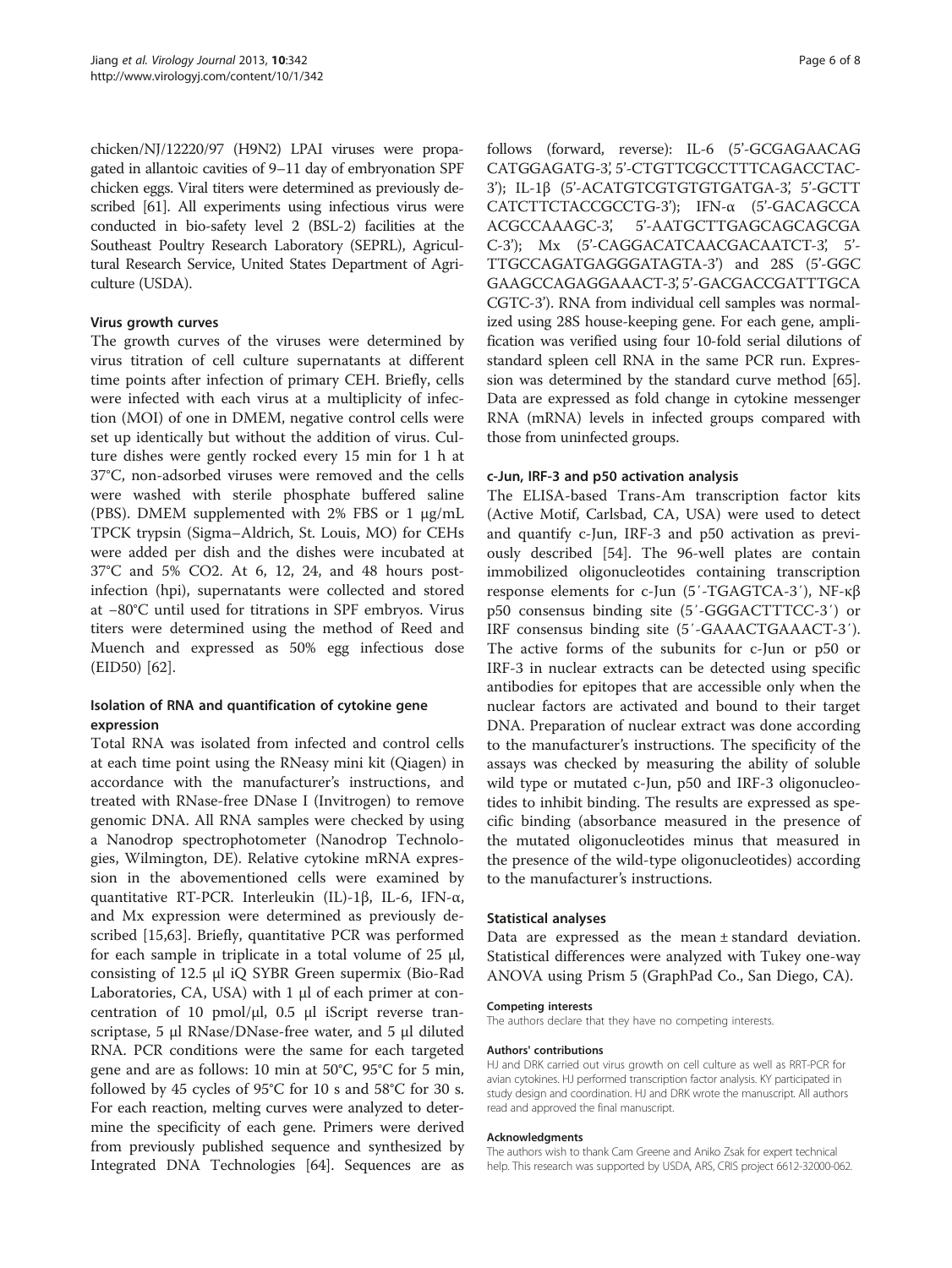#### <span id="page-6-0"></span>Author disclosure statement

The authors declare that they have no competing interests.

#### Author details

<sup>1</sup> Exotic and Emerging Avian Disease Research Unit, Southeast Poultry Research Laboratory, Agricultural Research Service, USDA, 934 College Station Road, Athens, GA 30605, Greece. <sup>2</sup>Key Laboratory of Zoonosis of Ministry of Agriculture, College of Veterinary Medicine and State Key Laboratory of Agrobiotechnology, China Agricultural University, Beijing, People's Republic of China.

#### Received: 16 July 2013 Accepted: 14 November 2013 Published: 19 November 2013

#### References

- 1. Kapczynski DR, Liljebjelke K, Kulkarni G, Hunt H, Jiang HJ, Petkov D: Cross reactive cellular immune responses in chickens previously exposed to low pathogenic avian influenza. BMC Proc 2011, 5(4):S13.
- Swayne DE, Kapczynski D: Strategies and challenges for eliciting immunity against avian influenza virus in birds. Immunol Rev 2008, 225:314–331.
- 3. Kapczynski DR, Swayne DE: Influenza vaccines for avian species. Curr Top Microbiol Immunol 2009, 333:133–152.
- 4. Veits J, Weber S, Stech O, Breithaupt A, Graber M, Gohrbandt S, Bogs J, Hundt J, Teifke JP, Mettenleiter TC, Stech J: Avian influenza virus hemagglutinins H2, H4, H8, and H14 support a highly pathogenic phenotype. Proc Natl Acad Sci USA 2012, 109:2579–2584.
- 5. Capua I, Alexander DJ: Avian influenza infections in birds–a moving target. Influenza Other Respi Viruses 2007, 1:11-18.
- 6. Capua I, Alexander DJ: Avian influenza: recent developments. Avian Pathol 2004, 33:393–404.
- 7. Fusaro A, Monne I, Salviato A, Valastro V, Schivo A, Amarin NM, Gonzalez C, Ismail MM, Al-Ankari AR, Al-Blowi MH, et al: Phylogeography and evolutionary history of reassortant H9N2 viruses with potential human health implications. J Virol 2011, 85:8413–8421.
- 8. Homme PJ, Easterday BC: Avian influenza virus infections: I: Characteristics of influenza A-turkey-Wisconsin-1966 virus. Avian Dis 1970, 14:66–74.
- 9. Soda K, Asakura S, Okamatsu M, Sakoda Y, Kida H: H9N2 influenza virus acquires intravenous pathogenicity on the introduction of a pair of dibasic amino acid residues at the cleavage site of the hemagglutinin and consecutive passages in chickens. Virol J 2011, 8:64.
- 10. Qiao C, Liu Q, Bawa B, Shen H, Qi W, Chen Y, Mok CK, Garcia-Sastre A, Richt JA, Ma W: Pathogenicity and transmissibility of reassortant H9 influenza viruses with genes from pandemic H1N1 virus. J Gen Virol 2012, 93:2337-2345.
- 11. Butt KM, Smith GJ, Chen H, Zhang LJ, Leung YH, Xu KM, Lim W, Webster RG, Yuen KY, Peiris JS, Guan Y: Human infection with an avian H9N2 influenza A virus in Hong Kong in 2003. J Clin Microbiol 2005, 43:5760–5767.
- 12. Saito T, Lim W, Suzuki T, Suzuki Y, Kida H, Nishimura SI, Tashiro M: Characterization of a human H9N2 influenza virus isolated in Hong Kong. Vaccine 2001, 20:125–133.
- 13. Maecker H, Varfolomeev E, Kischkel F, Lawrence D, LeBlanc H, Lee W, Hurst S, Danilenko D, Li J, Filvaroff E, et al: TWEAK attenuates the transition from innate to adaptive immunity. Cell 2005, 123:931–944.
- 14. Lowenthal JW, Lambrecht B, van den Berg TP, Andrew ME, Strom AD, Bean AG: Avian cytokines - the natural approach to therapeutics. Dev Comp Immunol 2000, 24:355–365.
- 15. Jiang H, Yang H, Kapczynski DR: Chicken interferon alpha pretreatment reduces virus replication of pandemic H1N1 and H5N9 avian influenza viruses in lung cell cultures from different avian species. Virol J 2011, 8:447.
- 16. Meylan E, Tschopp J, Karin M: Intracellular pattern recognition receptors in the host response. Nature 2006, 442:39–44.
- 17. Janeway CA Jr, Medzhitov R: Innate immune recognition. Annu Rev Immunol 2002, 20:197–216.
- 18. Zhong B, Tien P, Shu HB: Innate immune responses: crosstalk of signaling and regulation of gene transcription. Virology 2006, 352:14-21
- 19. Bowie AG, Unterholzner L: Viral evasion and subversion of patternrecognition receptor signalling. Nat Rev Immunol 2008, 8:911–922.
- 20. Bos TJ, Monteclaro FS, Mitsunobu F, Ball AR Jr, Chang CH, Nishimura T, Vogt PK: Efficient transformation of chicken embryo fibroblasts by c-Jun requires structural modification in coding and noncoding sequences. Genes Dev 1990, 4:1677–1687.
- 21. Capobianco AJ, Chang D, Mosialos G, Gilmore TD: p105, the NF-kappa B p50 precursor protein, is one of the cellular proteins complexed with the v-Rel oncoprotein in transformed chicken spleen cells. J Virol 1992, 66:3758–3767.
- 22. Grant CE, Vasa MZ, Deeley RG: cIRF-3, a new member of the interferon regulatory factor (IRF) family that is rapidly and transiently induced by dsRNA. Nucleic Acids Res 1995, 23:2137–2146.
- 23. Saitoh T, Tun-Kyi A, Ryo A, Yamamoto M, Finn G, Fujita T, Akira S, Yamamoto N, Lu KP, Yamaoka S: Negative regulation of interferon-regulatory factor 3-dependent innate antiviral response by the prolyl isomerase Pin1. Nat Immunol 2006, 7:598–605.
- 24. Takahasi K, Suzuki NN, Horiuchi M, Mori M, Suhara W, Okabe Y, Fukuhara Y, Terasawa H, Akira S, Fujita T, Inagaki F: X-ray crystal structure of IRF-3 and its functional implications. Nat Struct Biol 2003, 10:922–927.
- 25. Kapczynski DR, Pantin-Jackwood M, Guzman SG, Ricardez Y, Spackman E, Bertran K, Suarez DL, Swayne DE: Characterization of the 2012 highly pathogenic avian influenza H7N3 virus isolated from poultry in an outbreak in Mexico: pathobiology and vaccine protection. J Virol 2013, 87:9086–9096.
- 26. Post J, de Geus ED, Vervelde L, Cornelissen JB, Rebel JM: Systemic distribution of different low pathogenic avian influenza (LPAI) viruses in chicken. Virol J 2013, 10:23.
- 27. van Riel D, van den Brand JM, Munster VJ, Besteboer TM, Fouchier RA, Osterhaus AD, Kuiken T: Pathology and virus distribution in chickens naturally infected with highly pathogenic avian influenza A virus (H7N7) During the 2003 outbreak in The Netherlands. Vet Pathol 2009, 46:971–976.
- 28. Lee J, Foster DN, Bottje WG, Jang HM, Chandra YG, Gentles LE, Kong BW: Establishment of an immortal chicken embryo liver-derived cell line. Poult Sci 2013, 92:1604–1612.
- 29. Lukert PD: Immunofluorescence of avian infectious bronchitis virus in primary chicken embryo kidney, liver, lung, and fibroblast cell cultures. Arch Gesamte Virusforsch 1966, 19:265–272.
- 30. Allan GM, McNulty MS: A direct immunofluorescence test for the rapid detection of avian influenza virus antigen in tissue impression smears. Avian Pathol 1985 14:449-460
- 31. Julkunen I, Sareneva T, Pirhonen J, Ronni T, Melen K, Matikainen S: Molecular pathogenesis of influenza A virus infection and virus-induced regulation of cytokine gene expression. Cytokine Growth Factor Rev 2001, 12:171–180.
- 32. Kaufmann A, Salentin R, Meyer RG, Bussfeld D, Pauligk C, Fesq H, Hofmann P, Nain M, Gemsa D, Sprenger H: Defense against influenza A virus infection: essential role of the chemokine system. Immunobiology 2001, 204:603–613.
- 33. Ma W, Belisle SE, Mosier D, Li X, Stigger-Rosser E, Liu Q, Qiao C, Elder J, Webby R, Katze MG, Richt JA: 2009 pandemic H1N1 influenza virus causes disease and upregulation of genes related to inflammatory and immune responses, cell death, and lipid metabolism in pigs. J Virol 2011, 85:11626–11637.
- 34. Ludwig S, Ehrhardt C, Neumeier ER, Kracht M, Rapp UR, Pleschka S: Influenza virus-induced AP-1-dependent gene expression requires activation of the JNK signaling pathway. J Biol Chem 2001, 276:10990–10998.
- 35. Bot A, Rodrigo E, Wolfe T, Bot S, Von Herrath MG: Infection-triggered regulatory mechanisms override the role of STAT 4 in control of the immune response to influenza virus antigens. J Virol 2003, 77:5794–5800.
- 36. Ronni T, Sareneva T, Pirhonen J, Julkunen I: Activation of IFN-alpha, IFNgamma, MxA, and IFN regulatory factor 1 genes in influenza A virusinfected human peripheral blood mononuclear cells. J Immunol 1995, 154:2764–2774.
- 37. Chen J, Lee KH, Steinhauer DA, Stevens DJ, Skehel JJ, Wiley DC: Structure of the hemagglutinin precursor cleavage site, a determinant of influenza pathogenicity and the origin of the labile conformation. Cell 1998, 95:409–417.
- 38. Steinhauer DA: Role of hemagglutinin cleavage for the pathogenicity of influenza virus. Virology 1999, 258:1–20.
- 39. Salomon R, Hoffmann E, Webster RG: Inhibition of the cytokine response does not protect against lethal H5N1 influenza infection. Proc Natl Acad Sci USA 2007, 104:12479–12481.
- 40. Cameron CM, Cameron MJ, Bermejo-Martin JF, Ran L, Xu L, Turner PV, Ran R, Danesh A, Fang Y, Chan PK, et al: Gene expression analysis of host innate immune responses during Lethal H5N1 infection in ferrets. J Virol 2008, 82:11308–11317.